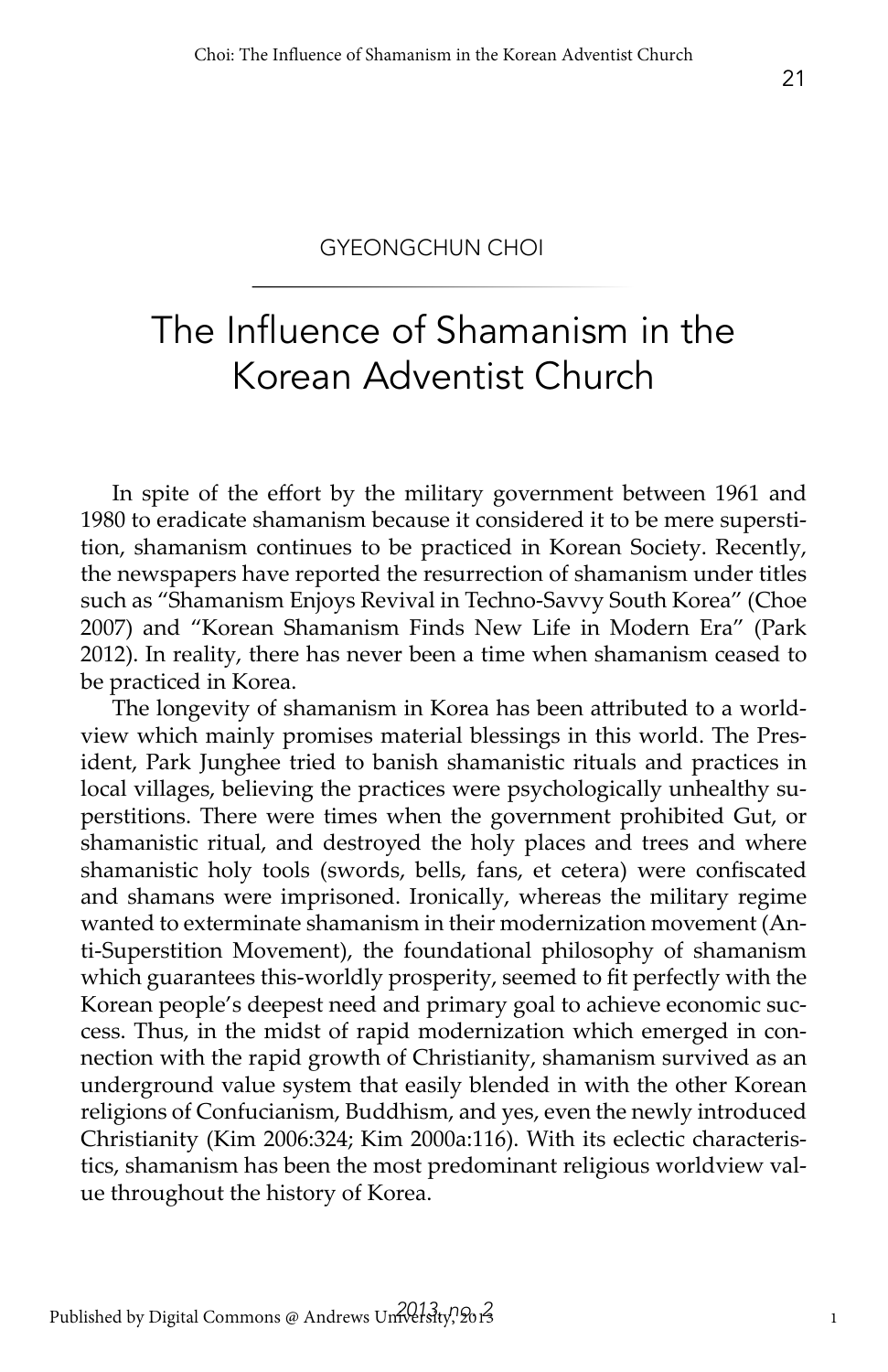Christianity in Korea has been able to grow rapidly. However, in some instances it is a syncretistic blend with a mix of other traditional religious worldviews, particularly shamanism (Chung 2001:173-176). For instance, some scholars argue that the explosive growth of the Yoido Full Gospel Church, the world's largest congregation in Seoul, enjoys its popularity because of its strong emphasis on a shamanistic worldview (Kim 2006:324; Kim 2000a:117) that stresses health, prosperity, and salvation—values that reflect typical shamanistic worldview values. Although such accusations are somewhat embarrassing for Christians who allegedly live in tune with the teachings of the Bible, it is a fact that too many Christians in Korea remain under the influence of religious syncretism.

With the pervasive influence of shamanism among other Christian groups in South Korea, one wonders if the Adventist Church is an exception. Adventist scholars recognize the fact that Adventism is not immune from this form of religious syncretism (Baumgartner 2006:206). Heidi Guttschuss suggests that "there are no Christian denominations that are in perfect harmony with the biblical worldview; all have syncretistic worldviews to some extent" (2011:318). Jon Paulien asserts that "any time you present the gospel, a certain amount of syncretism takes place. . . . So in the process of conversion, syncretism will always occur for a time. What matters is a steady movement toward a more healthy contextualization" (2005:218, 219). In other words syncretism seems to be an unavoidable challenge for all Christians. This premise bothers some Adventists who believe they have a pure and perfect doctrinal faith. However, Ellen White has referred to the influence of syncretism in the Adventist Church.

The line of distinction between professed Christians and the ungodly is now hardly distinguishable. Church members love what the world loves and are ready to join with them, and Satan determines to unite them in one body and thus strengthen his cause by sweeping all into the ranks of spiritualism. (1911:588)

Although White did not use the term syncretism, she clearly acknowledged the syncretistic blending of biblical truth and spiritualism. As Scott Moreau suggests, "Syncretism of some form has been seen everywhere the church has existed. We are naïve to think that eliminating the negatives of syncretism is easily accomplished" (Moreau 2000:924). If syncretism is pervasive throughout the Christian world, the task for Christians is to define exactly what that syncretism looks like in different cultural and religious contexts in order to replace it with a biblically shaped worldview and value system. This article will address the following questions: What is shamanism as a worldview in the Korean context and how does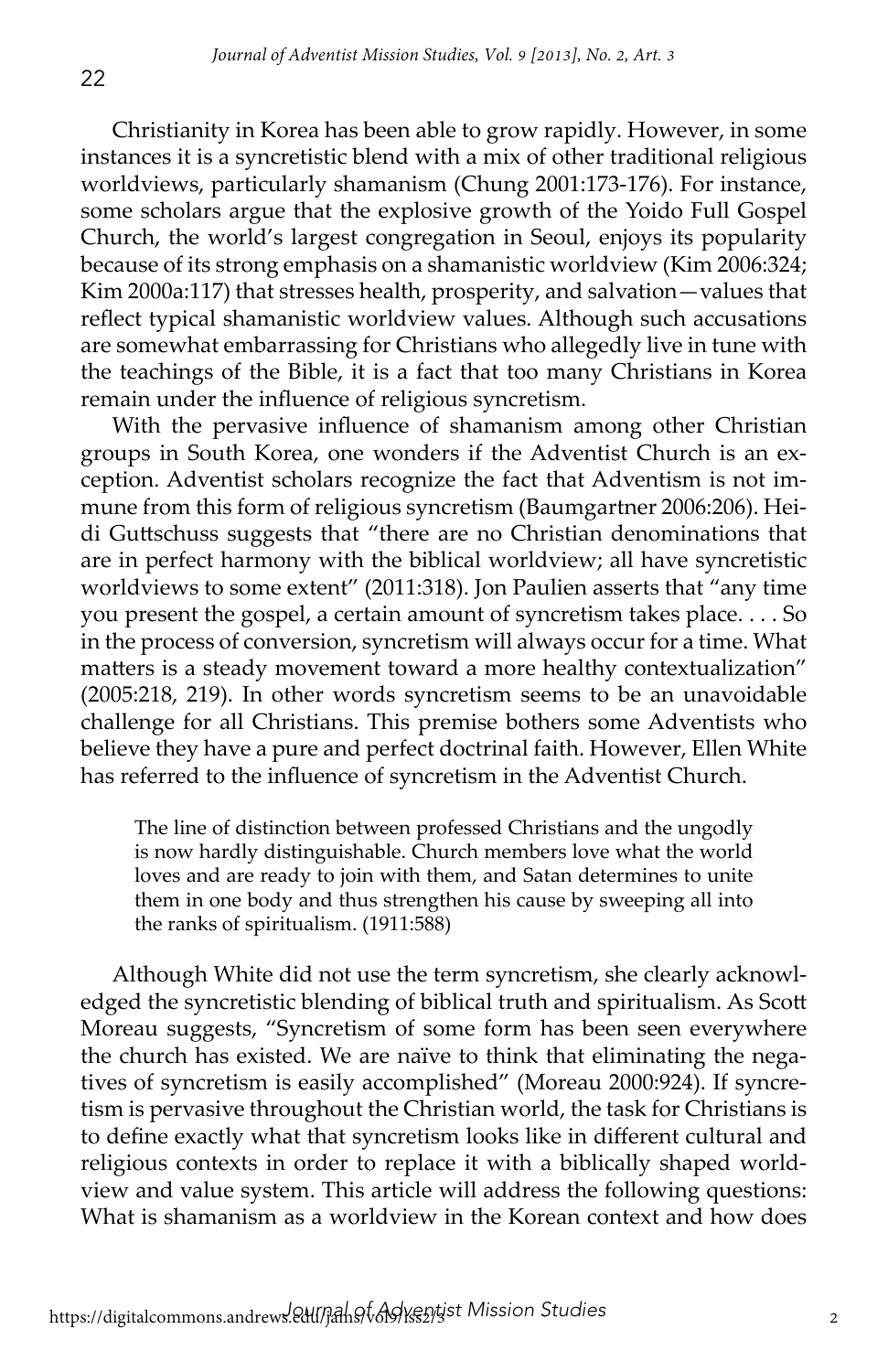the shamanistic worldview impact the Adventist Church in Korea? What kinds of missiological endeavors will be needed to deal with that shamanistic worldview? The purpose of this paper is to define the extent of the influence of shamanism in the Korean Adventist Church and to list some missiological implications of a shamanistic worldview.

### The Worldview of Korean Shamanism

There can be various definitions of shamanism from a phenomenological perspective. Scholars, after observing people in an ecstatic trance, on a celestial voyage, or while invoking magic or sorcery, present differing opinions regarding the state and nature of spirit possession (see Berman 2007). Regardless of the actual reality of various phenomena, shamans generally can be defined as "part-time religious specialists who serve as intermediaries between humans and the supernatural, and who seek spiritual remedies to individual problems" (McKinney 2000:869).

Korean shamanism has mostly full-time practitioners that can be categorized under five headings: (1) the *mutang*, a female shaman whose main functions include curing and exorcism; (2) the *paksoo*, the male equivalent of a *mutang*; (3) the *pansoo*, who practices both exorcism and divination; (4) the *chikwan*, whose work usually involves only geomancy; and (5) the *ilkwan*, who is concerned exclusively with divination (Owens 1975:117, 252). Korean shamans conduct three main functions: *jeom* (divination or fortune telling), *kosa* (ritual offerings to the household gods and other gods or ancestor), and kut (rituals performed for a specific purpose). "*Jeom* is one of the important functions of a *mudang*. It is different from *kosa* or *kut*  because no music is performed; it is more like a personal conference for advising" (Yang 1988:29).

Shamans deal with the issues of the "excluded middle" (see Heibert 2009:411, 412; Love 2000:70-87) in every culture. Shamans are purported to give specific answers for "the uncertainty of the future, the crises of the present, and the unknown of the past" (Hiebert 2009:412). Although shamanism has no systematic system of beliefs, it continues to thrive because it answers people's deepest questions about life and the cause of misfortune and sickness.

Defining a worldview in a specific culture or religion, however, is not a simple task because worldview as an underlying assumption works beneath the observable aspects of culture. Unlike the philosophical or theological definition of worldview (McElhanon 2000:1032, 1033), missiologists generally understand cultures as multi-layered entities like an onion or artichoke with the core being the worldview at the deepest level of culture (Conn 2000:254; Shenk 2000:401-402; Hiebert 1985:42). The function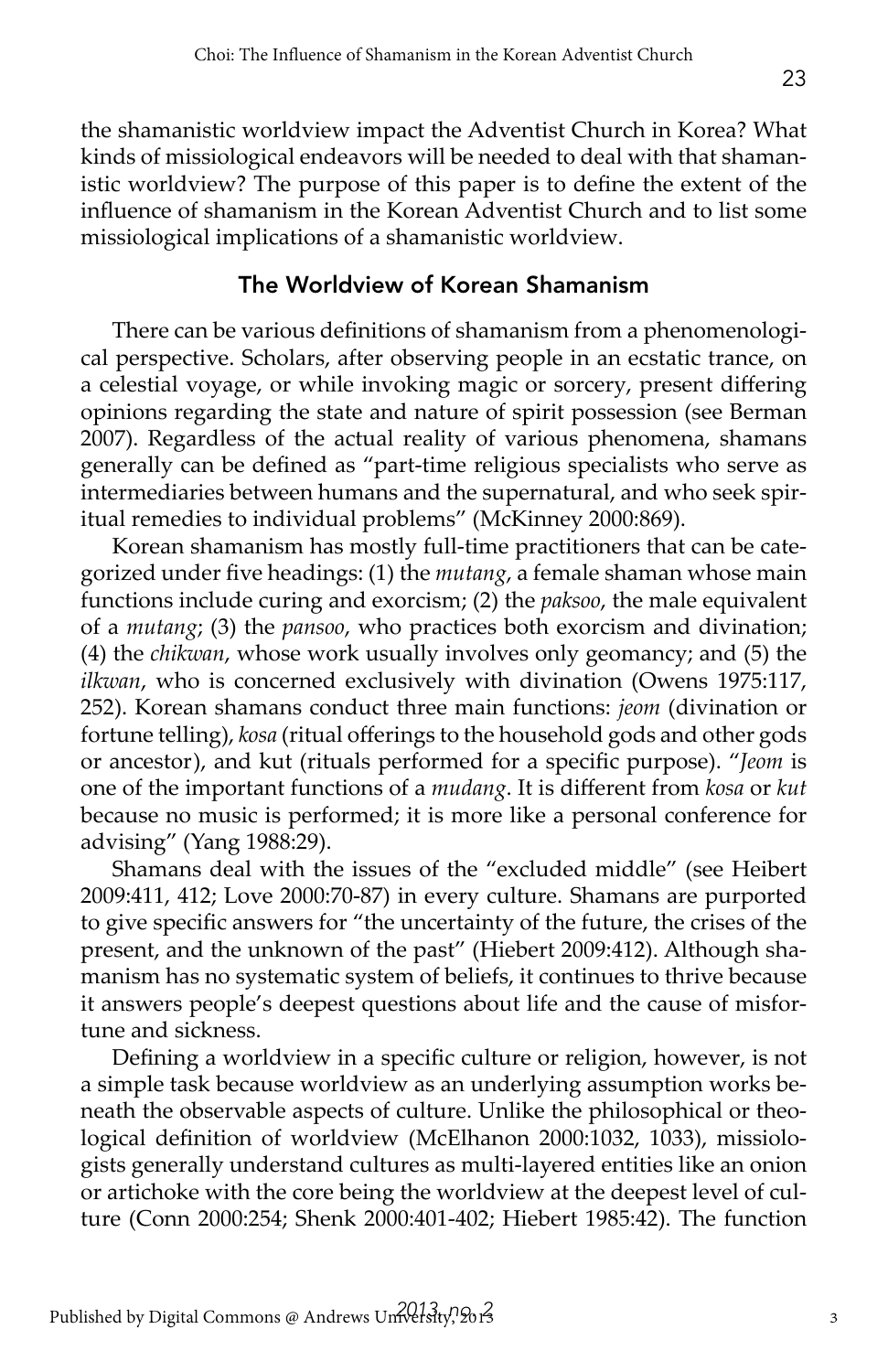of worldview is to integrate each respective culture by organizing ideas, feelings, and values into a single unified design (Hiebert 1985:48). Paul Hiebert defines worldview as the "fundamental cognitive, affective, and evaluative presuppositions a group of people make about the nature of things, and which they use to order their lives" (2008:15, 25). This definition highlights the fact that worldview encompasses three dimensions of a culture. I will also use these three dimensions—cognitive, affective, and evaluative assumptions—to explore the shamanistic worldview of Korea.

It seems that there has been no comprehensive attempt on the part of scholars to decipher Korean shamanism. Paul Hiebert, Daniel Shaw, and Tite Tiénou offer a lot of information about folk religions. However, their definition of folk religion refers mainly to animism and they recognize that animistic beliefs can be found in folk Hinduism, folk Islam, folk Buddhism, in African Traditional Religions, and that there are even folk Christians. Shamanism is included in their category of the folk religion (1999:10, 13, 77). However, there seems to be no comprehensive approach to decipher the meaning and values of a shamanistic worldview in scholarly researches.

It is also difficult to identify shamanism in Korea because its existence has been sustained through its syncretic accommodation with other religions. Furthermore, there is no well-arranged belief system. Instead, Korean shamanism has adopted many different kinds of methodologies from other religions. In spite of these difficulties, there are a few common assumptions can be found in Korean shamanism. I will list these characteristics of Korean shamanism under the headings of an anthropological definition of worldview.

## The Cognitive Aspects of Korean Shamanism

First, Korean shamanism basically projects a monotheistic belief in spite of its acceptance of other spiritual realities like ancestors, spirits, and souls. Korean shamanism classifies gods into two types: natural gods and human gods. The former have their origin in nature worship, while the latter in ancestor and hero worship (Owens 1975:62). Although the *mudangs* (Korean female shamans) adopted beliefs from three differing pantheons (Taoist, Buddhist, and Confucian), they have also preserved a concept of a "Heavenly God" or "*Hanunim*." David Chung argues that this monotheistic *Hanunim* concept may have supplied the first point of contact with Christianity for the Korean (2001:173-176; see Owens 1975:68- 71; Oak 2010:109).

Second, regarding cosmology, a central premise in Korean shamanism is the existence of supernatural powers in the cosmos. Korean shamanism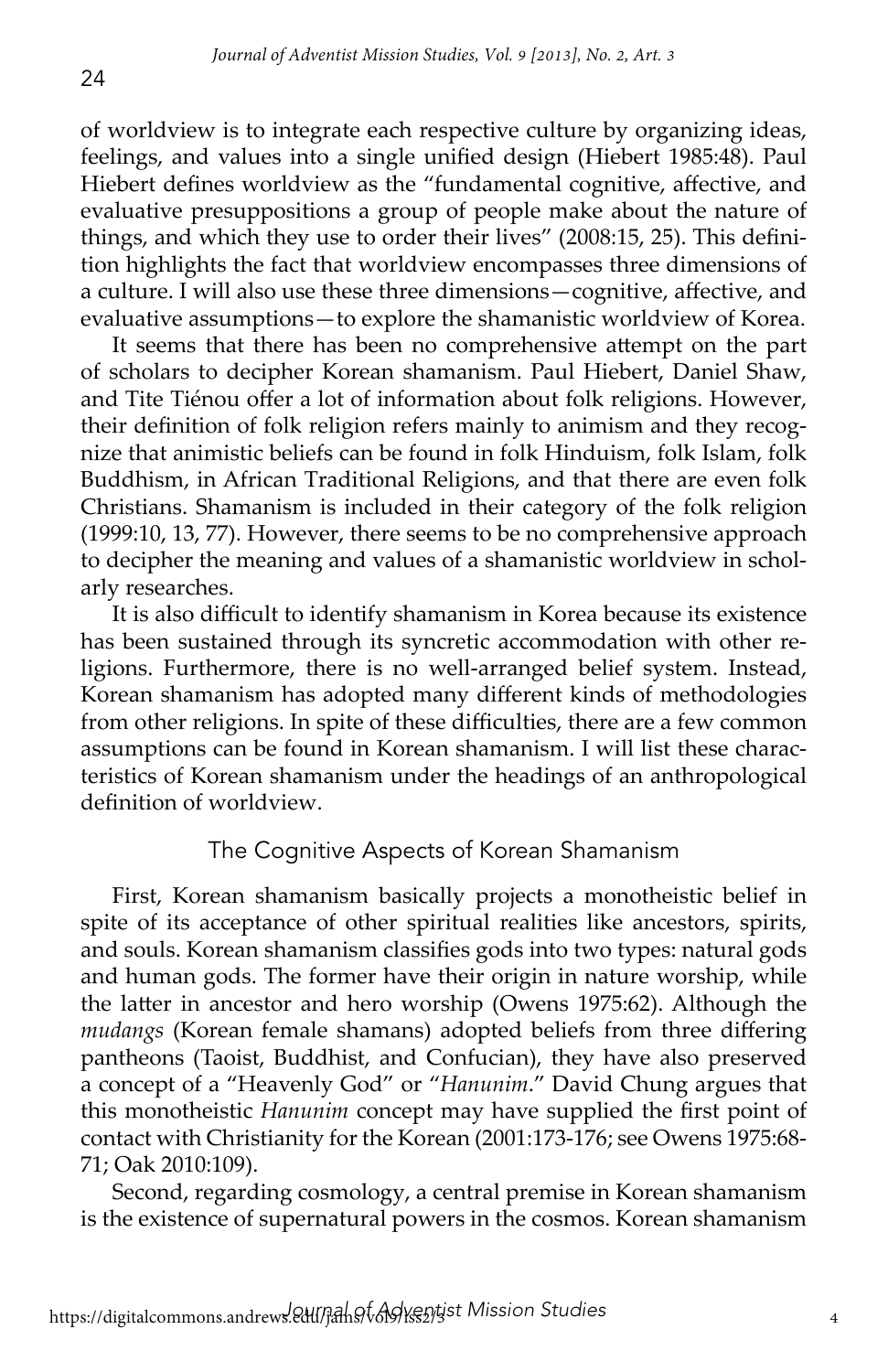does not need to prove the reality of these supernatural beings and powers because it readily accepted that concept based on its views of the natural world, heavenly bodies, and the forces of nature (Owens 1975:51). Some shamans explain that the universe is divided into three worlds: an upper world (heaven), the middle world (the earth), and the lower world (the underworld). Korean shamanism is largely concerned about the middle world of every-day life (51, 54).

Third, Korean shamanism reflects Platonic dualism in terms of its view of human beings. People are believed to consist of a spiritual essence (soul or spirit) which is immortal and the physical body which is temporal. It is believed that the spirit of the deceased may continue to have an influence on the living. One of the important functions of the Korean shaman is to contact and appease these spirits through Gut (rituals) (Owens 1975:57, 58).

Fourth, Korean shamans believe that the relationship between the world of humans and spirits is so closely tied together that their connection results in a cause and effect framework. All natural objects such as mountains, rivers, trees, and stones possess indwelling spirits who can have either a good or evil influence on human society. The sun and other celestial bodies are worshiped because they bring productivity and happiness. Korean shamanism believes in both beneficial spirits and evil spirits who disturb the harmony of the human world. Shamans placate or divert the mischievous intentions of such spirits through magical incantation and exorcism (Owens 1975:240).

Fifth, the harmonious relationship between humans and spirits is secured by shamans who can control or manipulate spirits to allow for human prosperity and health. In Korean shamanism, rituals are instrumental and function to provide for individual needs such as cures from illness, barrenness, or spirit possession, and to provide for the needs of the community such as preventing plagues or providing and controlling rain (Owens 1975:171, 251, 252). Thus, the prime emphasis of Korean shamanism is on this present life with a philosophy that reflects pragmatism and a focus on the here and now (Hiebert, Shaw, and Titenou 1999:83, 84).

## The Affective Aspects of Shamanism

In the affective dimension Korean shamanism first of all manifests itself through supernatural experiences. Although spirit-possession is not always required in every ritual, those who attend such rituals purportedly believe that their expectations will be better realized through magical rituals. For Korean shamanism, magic and religion represent a continuum and the boundary between magic and religion is blurred. According to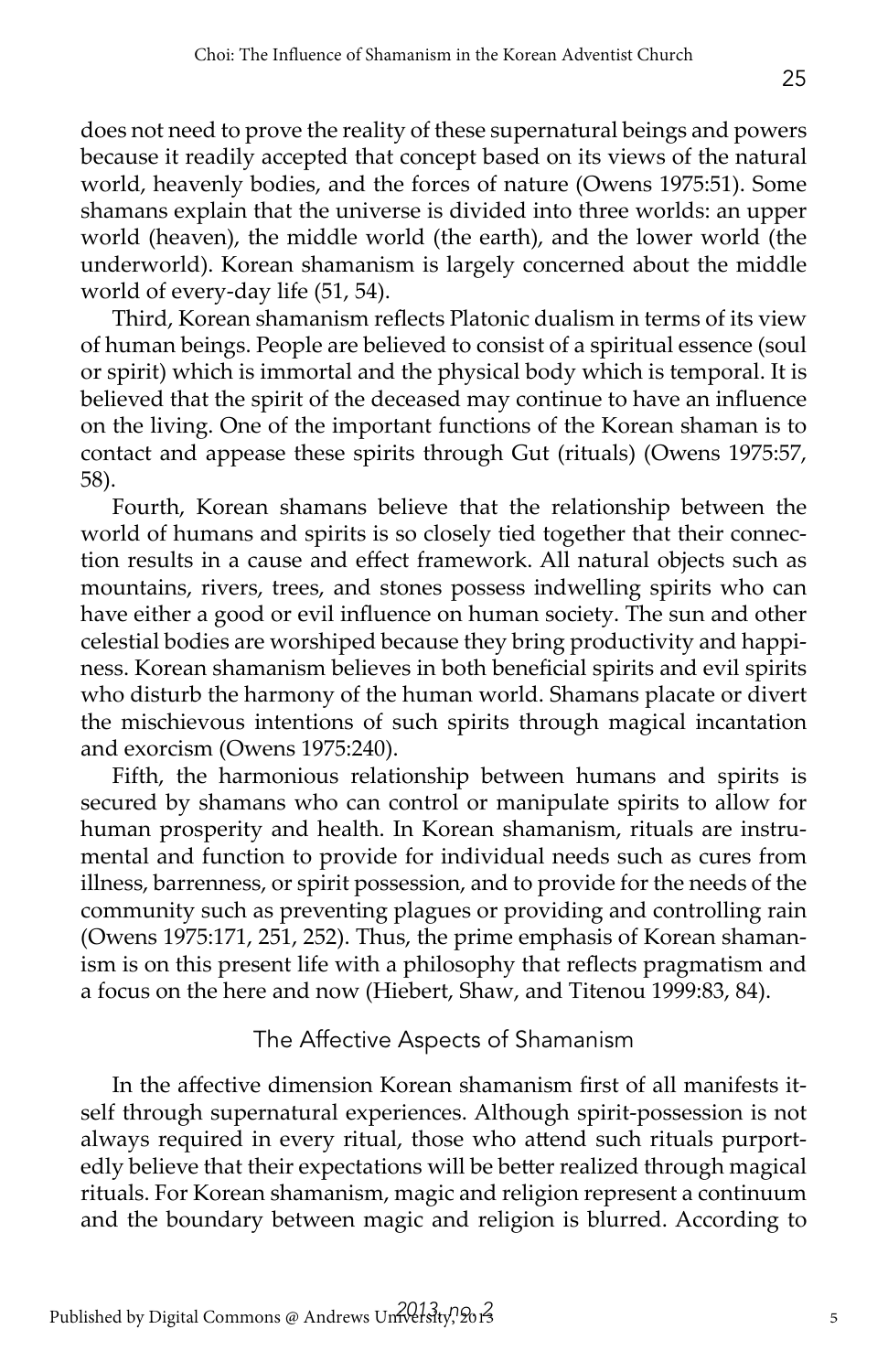Owens, "rituals may be said to be goal-oriented; that is, the participant is making a more or less intense effort to realize or actualize some conceived benefit through supernatural means" (1975:172).

Second, Korean shamanism utilizes a full range of emotions from visual dancing, colorful costumes, magical glossolalia, all types of sounds, and music. Although shamans are able to perform many services for devotees such as divination and healings, the trance or ecstatic experience is an integral part of a typical experience (131, 132). Participants also believe they are involved in a spiritual journey coupled with intense emotion; therefore, it is impossible to think of shamanism without the accompanying sentimentalism.

Third, a basic affective ingredient in shamanism is fear. When Christianity arrived in Korea, missionaries found Korean people living in fear of constant affliction by the spirits. Koreans believed that all afflictions such as disease, disaster, and misfortune were caused by evil spirits. This fear of demons caused frequent and intense mental suffering (Oak 2010:96, 111) that people believed could only be relieved through shamanistic rituals. They also believed shamans could alleviate sickness and other difficulties causing many to seek the help of shamans for security and protection (Owens 1975:135).

#### The Evaluative Aspects of Shamanism

Shamanism is not very concerned with moral or ethical issues. In the syncretistic religious blend of shamanism with Confucianism and Buddhism, Confucianism took charge of morality while shamanism led out in the area of personal spirituality. The main concern of shamanism was "to deal with the pressing concerns of health, material security, childbirth, and matters pertaining to personal guidance rather that with metaphysical issues" (Owens, 1975:272; Oak 2010:105). Moreover, Korean shamanism believes in and promotes the idea of luck as a prime value. Thus, people attribute luck to all good events happening in one's ordinary life. Early Protestant missionaries regarded "the ubiquitous idea of luck among the people as a serious obstacle to Christianity (Oak 2010:108).

Second, the notion of good and evil was attributed to the manifestations of spiritual power. Korean shamans generally divide all supernatural power into two classes: good power coming from benevolent spirits that results in good fortune and evil power from malignant spirits which harass and trouble people (Owens 1975:64-65). Because Korean shamanism is characterized by pathogenetic concepts of illness, shamans resort to supernatural powers and seek to drive out the malignant spirits through the aid of helpful supernatural beings (213). Owens argues that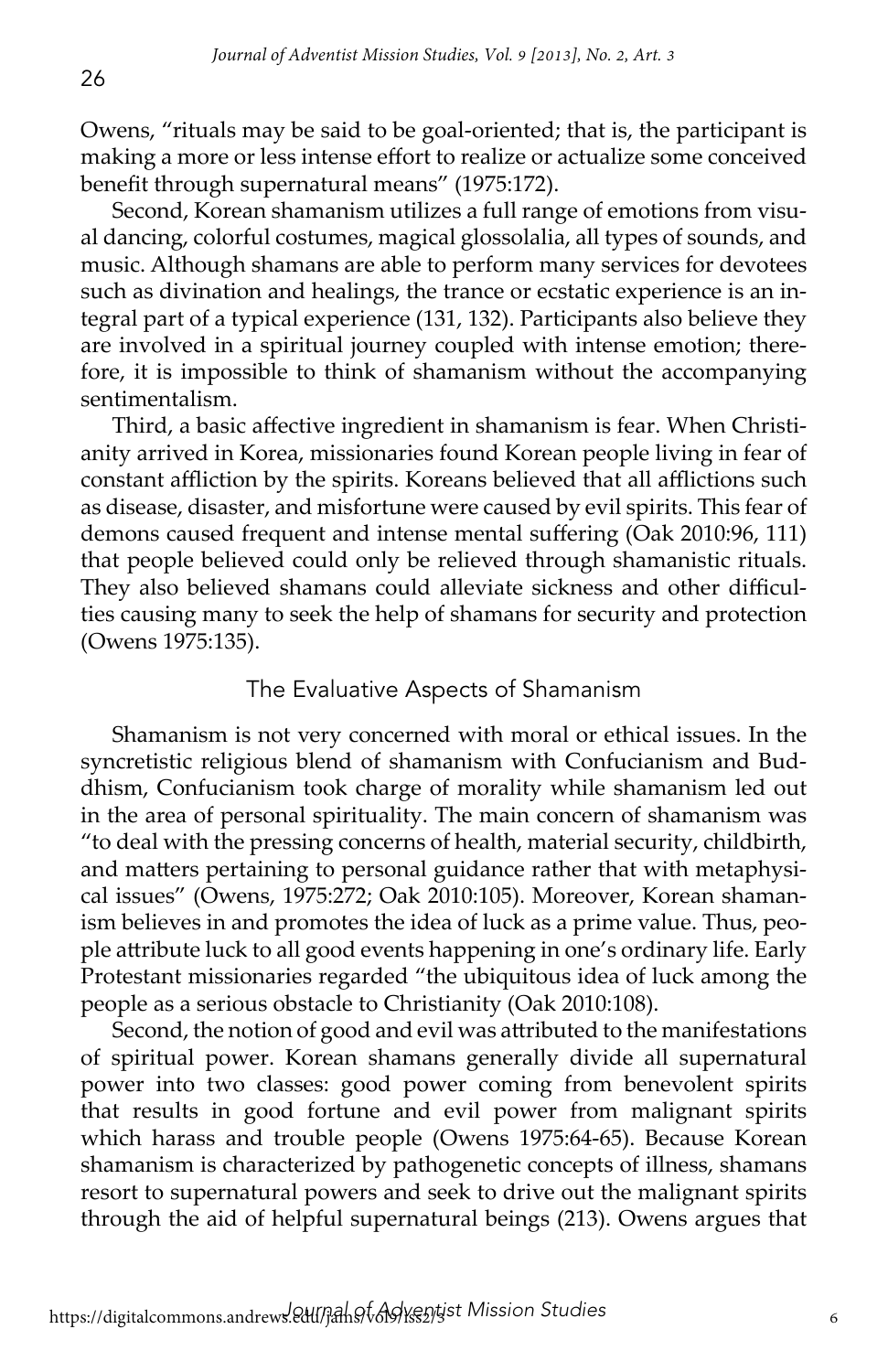"the spirits of Korean shamanism and the Korean people share many of the same interests and concerns." He argues that "one might suggest that the supernatural powers of Korean shamanism almost mirror the nature and outlook of the Korean people themselves" (117). In other words, if someone has benefited from a healing or a sense of security through the influence of the spirits, then that person believes he or she is morally sound, but if a person is suffering and sick then the person believes they have done something evil or dishonorable. Korean shamanism considers a well-balanced life as the ultimate indication of morality and therefore, the effort to balance life through interaction with supernatural powers is believed to produce the best moral behavior. Consequently, it is considered that all good or bad things that happen in life are the result of the way one treats ancestors, tombs, and spirits.

Third, this basic concept of cause and effect in Korean shamanism has resulted in a whole set of systematic rituals. Shamans as mediators conduct rituals giving offerings, sometimes threatening the spirits, and manipulating the more powerful spirits. These ritual ceremonies may be conducted for individuals in times of crisis or on behalf of entire communities on a calendric basis (Owens 1975:259). With dramatic dancing, drumming, and chanting, shamans convey the messages to the living from the spirit world. The message is regarded as an absolute way to resolve challenging issues. Thus, the rituals of shamans and their instruction are considered as the final solution to all crises.

In summary, the worldview of Korean shamanism epitomizes a human-centric or ego-centric value system. In the cognitive dimension Korean shamanism even allows people to manipulate the spirit world for their own benefits. In the affective dimension the freedom from fear and the attainment of security depend on the achievement of personal desires. In the evaluative dimension human behavior and attitudes are determined under a materialistic and anthropocentric value system. The deep assumptions of shamanism are full of self-centeredness with no concept of submission to an all-powerful God.

#### Influence of Shamanism in the Korean Adventist Church

While little research has been conducted on the relationship between shamanism and the Protestant church in Korea, one doctoral dissertation deals with this issue in the Korean Adventist Church (Lee 2004). This section examines the attitude of the Korean Adventist Church concerning shamanism from three perspectives: (1) encountering shamanism, (2) rejecting shamanism, and (3) the results of such an approach in mission.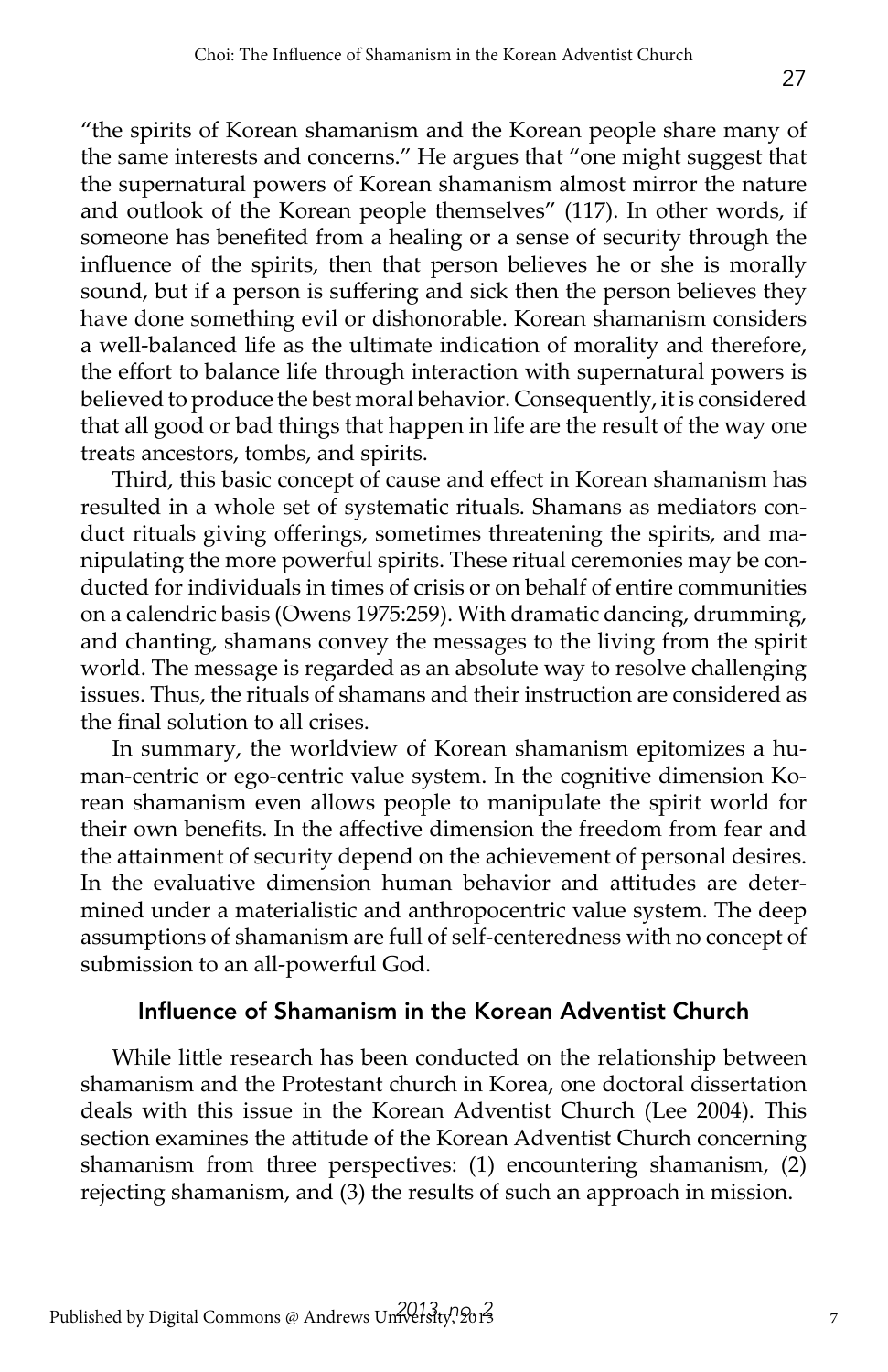#### Encountering Shamanism

Early Korean Adventists without hesitation accepted the shamanistic term *Hananim*, which had also been adopted by Protestant missionaries to express the idea of the biblical God when they translated the Bible (Oak 2010:107). It means the Adventist missionaries understood the origin and value of this term which would influence their missional effort. Andrew E. Kim argues that the term *Hananim* "referred to the highest deity in the religious culture of Korea from primitive times, and that its use as the supreme deity in Protestantism [helped] . . . prepare Koreans to accept the imported faith with ease" (2000b:123). However, whereas *Hananim* was a supreme "god of Heaven" in Korean shamanism, missionaries adopted *Hananim* as the "One Great One" whose etymology came from *hana*  (one), and not from *Hanal* (heaven) (Oak 2010:107). Nevertheless, "Koreans long understood *Hananim* as the supreme God presiding over the affairs of heavens and earth, and controlling the fate of human beings" (Kim 2000b:123). Thus, early Korean Adventists followed the lead of Protestant missionaries is using the traditional word for God (*Hananim*) to connect with the Korean people.

Another major contact point with shamanism involved a series of power encounters and exorcisms, including the burning of fetishes (Oak 2010:96). On the one hand, Protestant churches adopted the term *Hananim*  to build a bridge between the old and the new, but on the other hand, they confronted shamanistic customs and spirits. Early Protestant missionaries who had arrived in Korea with a modernist worldview that struggled with the idea of spirits and supernatural powers not only had to come to grips with the reality of evil spirits manifesting themselves in similar ways as found in the New Testament but they also were forced to immediately develop and engage in a ministry of exorcism. Those American missionaries fortunately were able to learn how to deal with demonization and Christian exorcism from John L. Nevius who is famous for developing the so called "three-selves principles" (Oak 2010:112). Missionaries involved in ministries to set people free from evil spirits used the singing of hymns and prayer as suggested by Nevius. These confrontations with supernatural powers were some of the underlying factors that produced an interest in Christianity and led to the revival movements in the Korean Protestant churches (113-115).

Exorcism was also one of the remarkable ministries in the Korean Adventist Church from the very beginning. Setting people free from evil spirits frequently occurred in local Adventist churches (Lee 2004:127) and I have also heard numerous testimonies by people who were freed from demonization. In 1998 when I was a youth pastor, my church members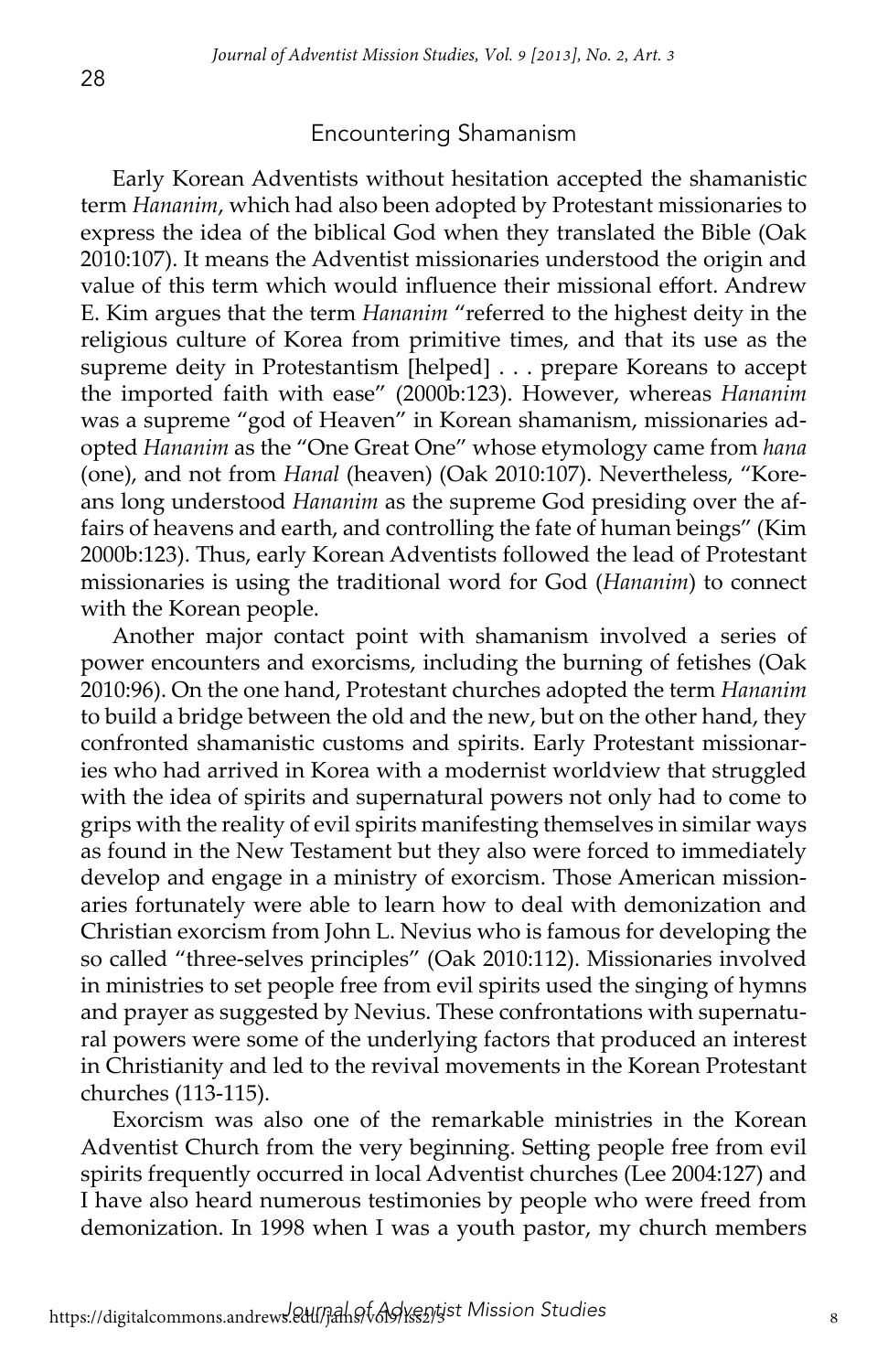under the leadership of the senior pastor visited an old lady's house on Kanghwha Island, an area famous for shamanistic practices in South Korea. They went in order to expel spirits that had been harassing her. While the church members praised God by singing hymns—the method recommended by Nevius, I collected all kinds of fetishes and amulets from the closets and the attic and took them out to be burned. One of fetishes was a traditional hat made from several people's hairs. As we sang and burned the spirit paraphilia, the victim was screaming and finally fainted but later on found peace. It was an awe-inspiring experience that illustrated how common it was for the Korean Adventist Church to deal with shamanism and evil spirits by allowing Jesus Christ to demonstrate that he was more powerful than the spirits that caused fear in so many people. The superior power of Jesus Christ and the spiritual connection of pastors and church members with Jesus have demonstrated again and again that Christianity has the power to set captives free.

Shamanism had another positive impact for it had already conditioned people to believe that a high level of spirituality was required to handle the supernatural realities found in Korean society. Therefore, in some ways Koreans were set up to more readily accept Christianity because the spirituality in shamanism prepared them for it (Chang 1988:73). The Korean tradition of holding early morning (4:30 a.m.) prayer meetings, which have characterized the modern Korean Church, can also be better understood because of similar shamanistic spiritual practices in Korea.

### Rejecting Shamanism

Although the Korean Adventist Church grew out of the soil of shamanism, the Church with its prophetic identity was also vigilant to protect itself from the pervasive influence of syncretism in the Korean society. Most of the history of the Korean Adventist Church reflects this type of careful, separatist vigilance, an attitude that has contributed to keeping the Church from syncretism. But separation from society has also resulted in the Church feeling smug and content about its uncontaminated status, and such separation has hindered it missional efforts. To define the characteristics of the Church's defensive attitudes toward society and shamanism, I will examine three tenets of shamanism: (1) materialism, (2) sentimentalism, and (3) anthropocentricism.

## Rejection of Materialism

An undeniable fact of shamanism is its strong expectation of material blessing in this world. Many Koreans accepted Christianity believing that it could give more blessings than their former religion. The reason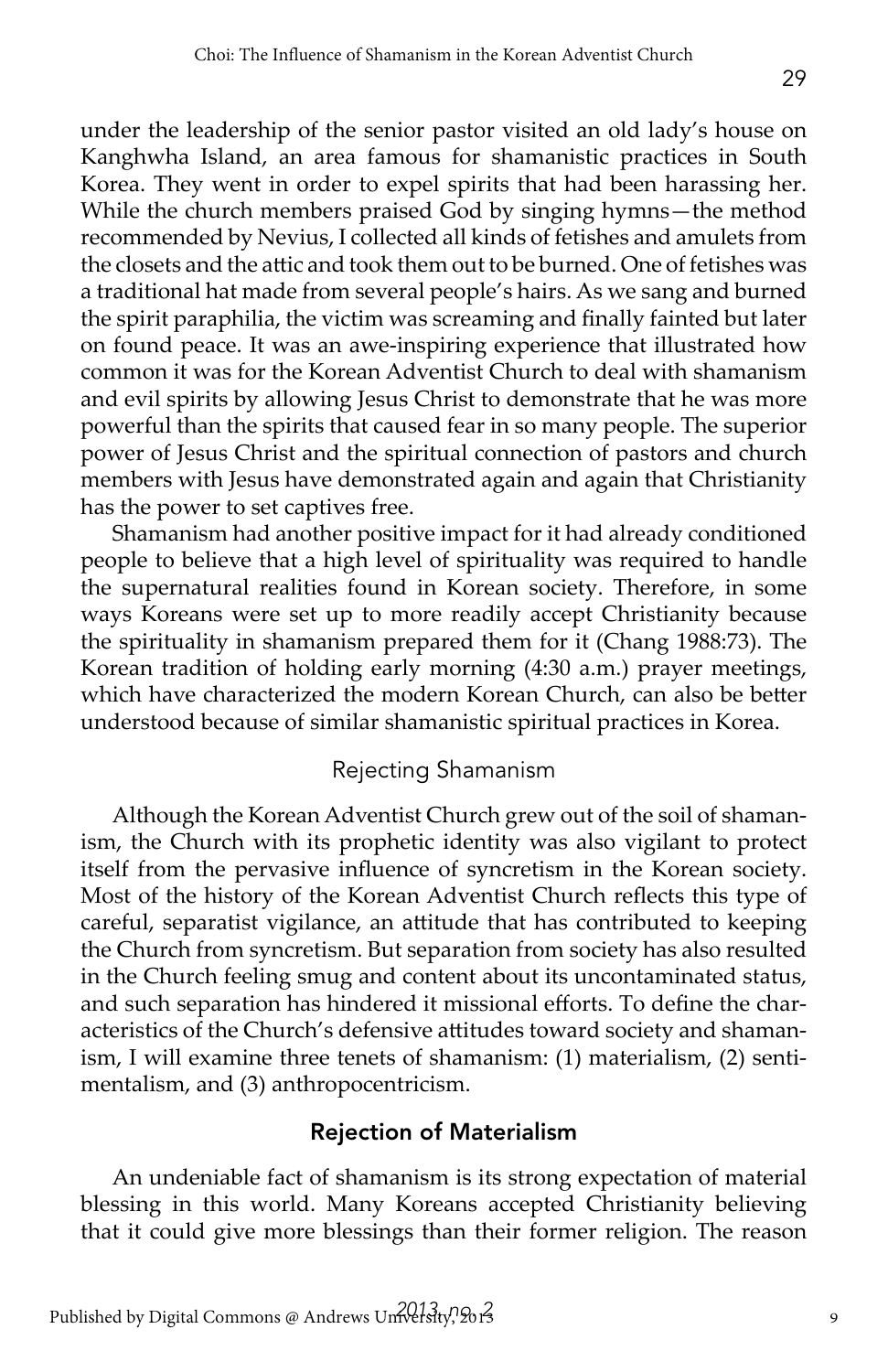Christians emphasize the life of prayer might be related to the effectiveness of prayer as a means of achieving personal desires (Chang 1988:67). Also, how offering calls are made can be perverted and offered as a means of blessing ("give and God will bless"). Thus, the prosperity gospel was one of the most powerful methods used to induce people from a shamanistic worldview to consider becoming a Christian. In contrast to the health and wealth preaching of some Protestant churches, the Adventist message focused much more on an eschatological hope. The Adventist message stressed that the things of this world would soon pass away, so Christians need to be alert in order to be kept from becoming materialistic. The focus of Adventism was not on this world, but on eternal life and heaven eschatological beliefs that functioned to guard people from the great shamanistic emphasis on material things.

Korean Adventists have never ignored the value of material things and money, but they have been encouraged to follow the biblical injunction to use their means to bless others in missional enterprises. Lee Cheol Jae in a recent survey demonstrated that the motivation for giving offerings by Korean Adventists is not to receive more material blessings, but to obey the teaching of the Bible. Throughout his extensive survey, Lee found that the majority of Korean Adventists do not have shamanistic beliefs in this area (Lee 2004:118, 119). The biblical offering system was established to extirpate selfishness from the human mind and to support God's global mission. However, the peril of materialism is always lurking behind even godly enterprises and there is always the danger of materialism encroaching into the Adventist Church.

### Rejection of Sentimentalism

Another area of concern is emotionalism and sentimentalism in worship. Whereas most Protestant churches in Korea have developed worship styles that tend towards celebration and a heavy emotional pull, the Korean Adventist Church has fostered a moderate and somewhat cold worship style. While most churches have accepted clapping, the speaking in tongues, and the use of drums, Korean Adventist churches have rejected and strongly opposed any excessive emotional expression during worship. Adventist churches have strongly rejected the emotional sentimentalism which characterizes shamanistic rituals. Perhaps this is because Adventists have emphasized the Bible and Bible study. Biblical truths such as the state of the dead and the concept of heaven certainly have helped keep people from the shamanistic tendencies. Lee argues that the belief in the pre-advent judgment with its stress on the need for people to live morally in this world and other doctrinal characteristics of the Adventist Church have contributed to keep people from the influences of shamanism (Lee 2004:114-116, 137, 138).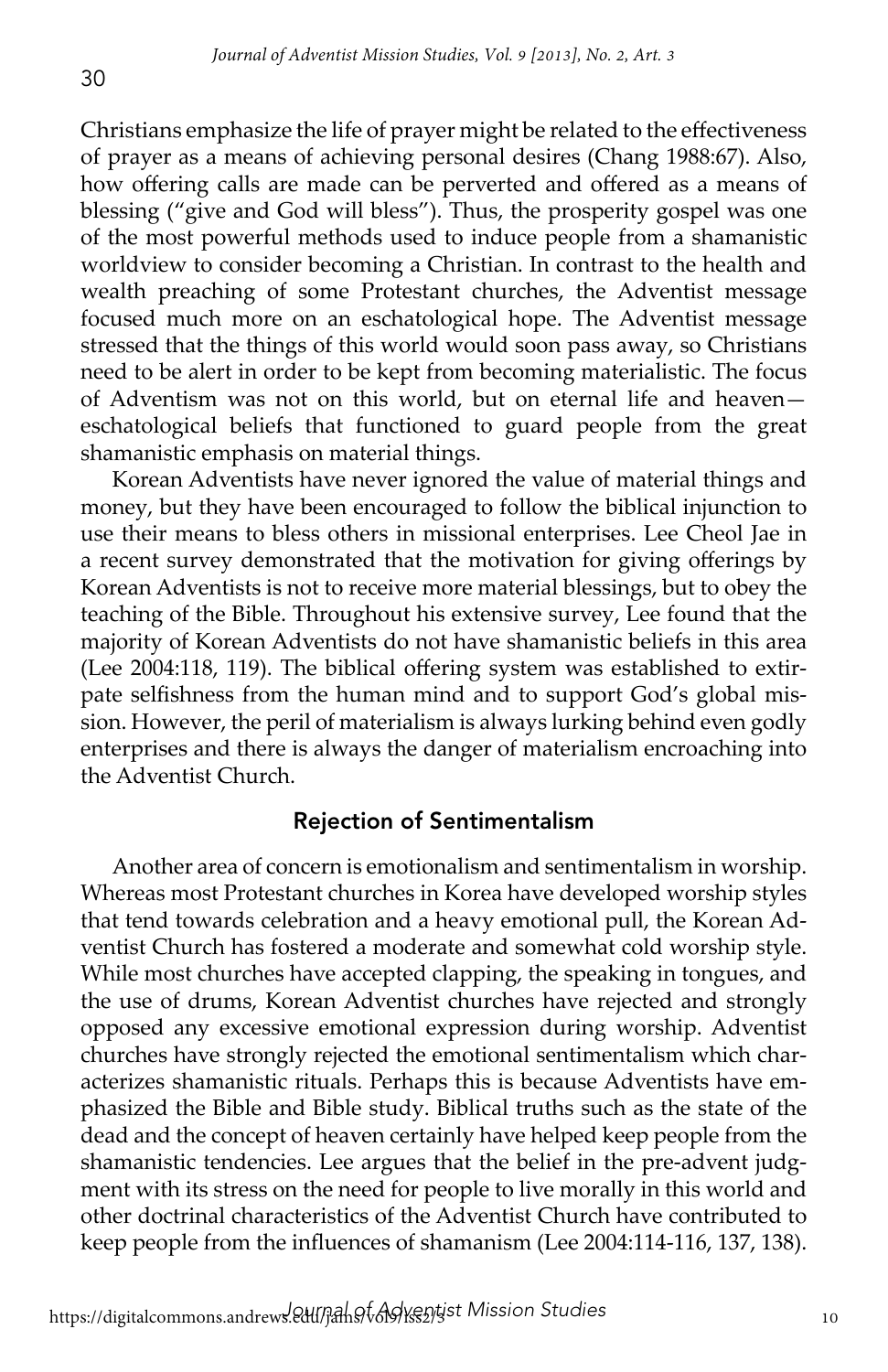This emphasis on biblical truth and Bible teaching has been present in Korean Adventism from the very beginning. For instance, the first missionary, William R. Smith, initiated a training school to equip laypersons as evangelists on December 9, 1907. The school was to teach "young people to labor with their hands as well as be instructed in the principles of truth for this time" (Ludowici 1974:5, 6). Smith gave the students practical instruction as to how to conduct a series of meetings, what subjects to present, and how to present them (13). It seems that Korean church members mirrored and exemplified their American missionaries' way of faith and followed their style of worship. This has resulted in the Korean Adventist Church taking a significantly different way of expressing faith by emphasizing biblical truths and thereby avoiding the sentimentalism which has characterized most other Protestant churches. The down side of this approach is a tendency to be indifferent to the cultural context of Korea and to emphasize a passive response to worship and evangelism with participants sitting quietly in the pews.

# Rejection of Anthropocentricism

Another characteristic of a shamanistic worldview is an anthropocentric approach to religion where people work to control and manipulate the spirits or even the supreme God. This belief was originated by Satan himself who wanted to exalt himself above God (Isa 14:13; 2 Thess 2:4). The shamanistic worldview reflects fallen humanity's perverted desires. In shamanism, shamans can readily placate and appease the spirit. In a sense, shamans and humans seize the initiative and force the spirits to be subservient to their desires and wishes. Theoretically, shamanism suggests that human beings can always win over the spirits, and the dangerous thing is that this philosophy can permeate any religious system, even Christianity. Although Korean Protestant missionaries strongly rejected the custom of worshipping spirits and honoring ancestral spirits, most Korean churches failed to deal biblically with the desire for materialistic prosperity that was so important in the minds of the people (Oak 2010:121, 122).

# Results of the Adventist Approach

Despite successfully defending the Korean Adventist Church from shamanism at the front door, the Church has not been totally free from the influence of shamanism for it has crept into the church through the back door and touched the achilles' heel of missional efforts. In this section I will note a few problems in this area.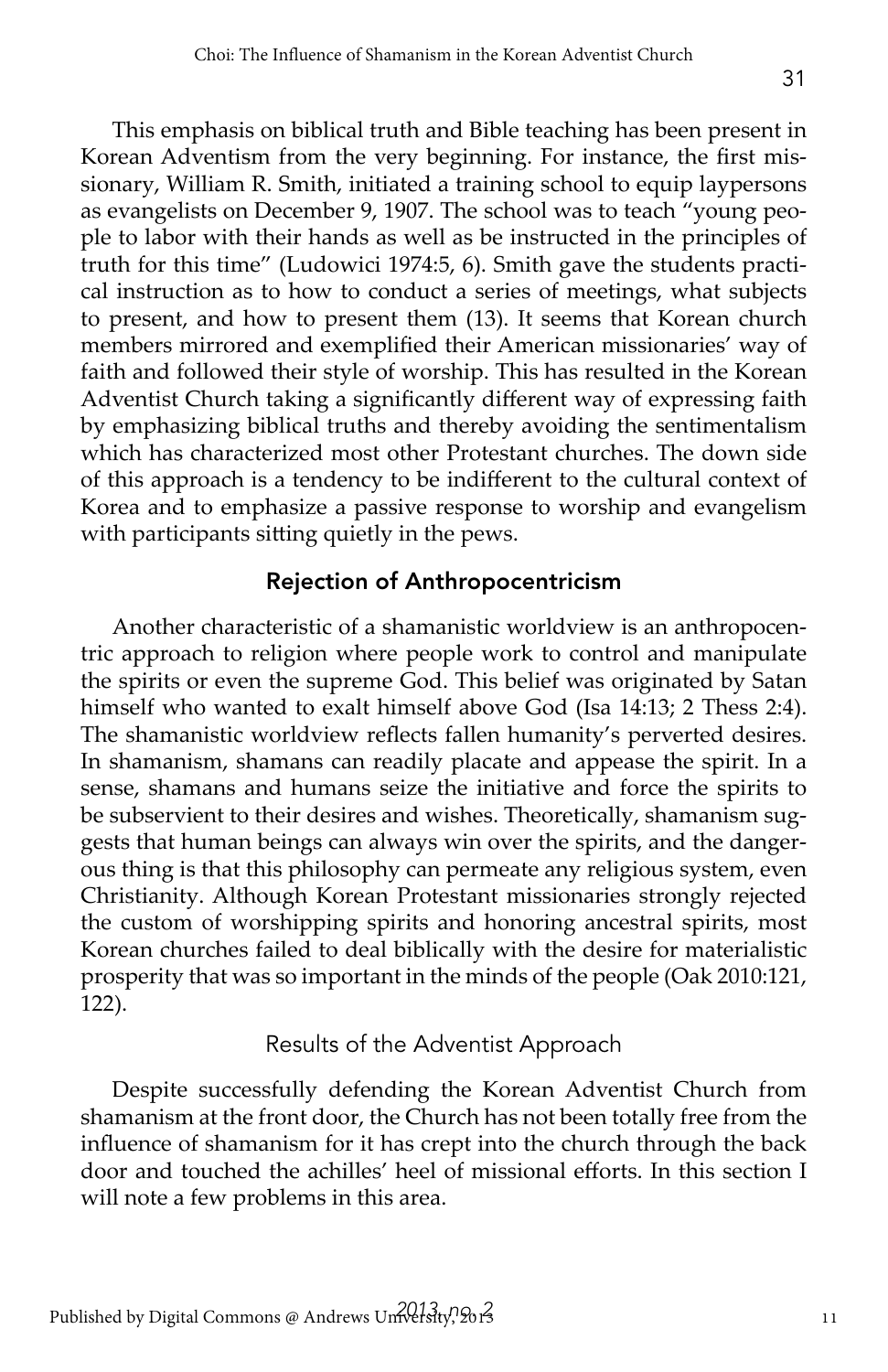First, many of the Korean Adventists who avoided shamanistic materialism have been caught by neo-shamanistic materialism ("neo shamanism" denoting a new resurgence of shamanism in modern societies). During the recent rapid modernization of Korean society, Adventists also experienced the sweetness of materialistic convenience. The pull of materialism was too much for most ordinary people to resist. A tremendous amount of material gadgets and technological innovations, which were never imagined even few decades ago, are now quite easily within the reach of most people. Adventists have not been immune to materialistic tendencies.

While Adventists openly opposed shamanism, neo-shamanism has been garbed in modernistic forms that have successfully gotten through the defenses of some Adventists. During the past decades as most Koreans pursued material success whether by legal or illegal means, Adventists also joined the rush to accumulate material things. As a result, the religious passion that characterized early Adventism in Korea has cooled and the growth of church has stagnated. Recently Byungho Jang found in his research that "actual church attendance is one-third of the number recorded in church membership registration, whereas the nominal number of church members is increasing. . . . Churches under 50 members comprise more than 50% of the entire Seventh-day Adventist Church in Korea, and the marked increase in the number of pastors hardly indicates church growth" (2012:171). This is an ironic situation for a people who allegedly are content with a simple lifestyle as they look forward to the coming of God's Kingdom.

A second way shamanism has affected Adventism is that in the process of defending itself from emotionalism the worship and the life of the church has become dry and formal. Korean Adventists, because of their fear of emotional sensationalism, went to the opposite extreme. The Adventist doctrinal emphasis appears to have only satisfied the cognitive dimension of its members while largely failing to satisfy their emotional needs.

Adventists have been known in Korea for their medical work, which emphasizes the scientific treatment of sickness and disease. This secular, scientific approach to health seems to have undermined the typical Korean emphasis on prayer and its accompanying absolute dependence on God's providence. Consequently, a doctrinal approach to truth and a scientific and cold approach to sickness seems unable to supply the emotional satisfaction Koreans long for and found in shamanism. In some ways Korean Adventists have been guilty of promoting a type of secular dualism in which science deals with the empirical world and religion handles the supernatural world (see Hiebert 2009:411). I believe that this separation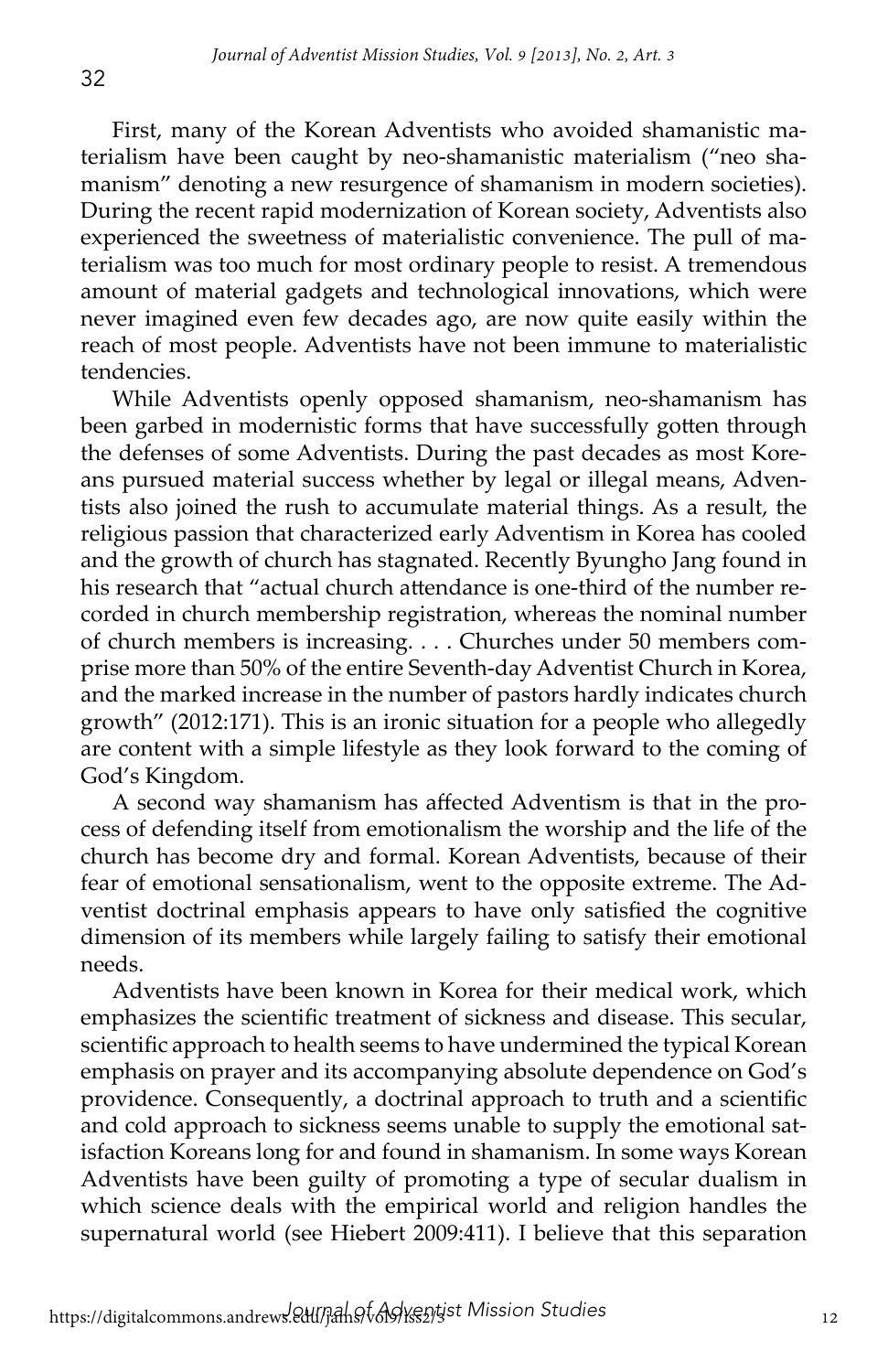of God's power from the everyday life of Korean Adventists is one of the great challenges facing the Church today.

A third result of the Adventist approach to shamanism is that the Church taught rules concerning shamanism but largely forgot to teach the members the biblical principles that would protect them from shamanistic values. For example, I have not heard of instances where Korean Adventists visit diviners or shamans. I believe that this kind of blatant syncretism would not easily happen in the Adventist Church. However, the worldview values of shamanism—materialism, sentimentalism, and anthropocentrism often enters the Adventist church under various guises. If the Church fails to teach its members how to resist these values that are so wide-spread in society, then syncretism can enter the Church through the back door.

## Missiological Implications

The Korean society is saturated with shamanistic worldview values. The modernization process has created neo-shamanism in which many people have sought prosperity and security through modern technological innovations while at the same time frequently visiting shamans to seek advice for the future of their children, a marital partner, or how to make good investments. In this type of situation, what is the responsibility of the Adventist Church? I suggest the following missiological principles in response to the contemporary needs of Korean society.

First, as prophetic people we must share the principles of the Bible in understandable ways with the people of Korea. Hiebert argues that in the course of conversion a person's worldview has to be transformed (2008:315) for religious allegiance involves a clash of worldviews. I believe the Great Controversy framework can supply sufficient answers to help people develop a biblically-shaped worldview. The Great Controversy metanarrative looks at the entire sweep of human history as connected with the spiritual conflict between God and Satan. This is not simply a narrative but a grand metanarrative in which Satan initiates a cosmic war and attempts to usurp Christ's authority (Isa 14:12-14; Ezek 28:14-17; Rev 12:7-9) and where God vindicates his character and sovereignty by ruling in love and justice (Ps 89:14; 97:2). The spiritual battle is conducted at the worldview level in which both God and Satan try to win the people of the earth to their side. To see the Great Controversy as a worldview paradigm has great value for it helps Adventists to clearly see the importance of mission.

Many Adventist scholars have been suggesting the Great Controversy motif as a basis for a biblically-shaped worldview. However, most of them have made their proposals based on a philosophical or religious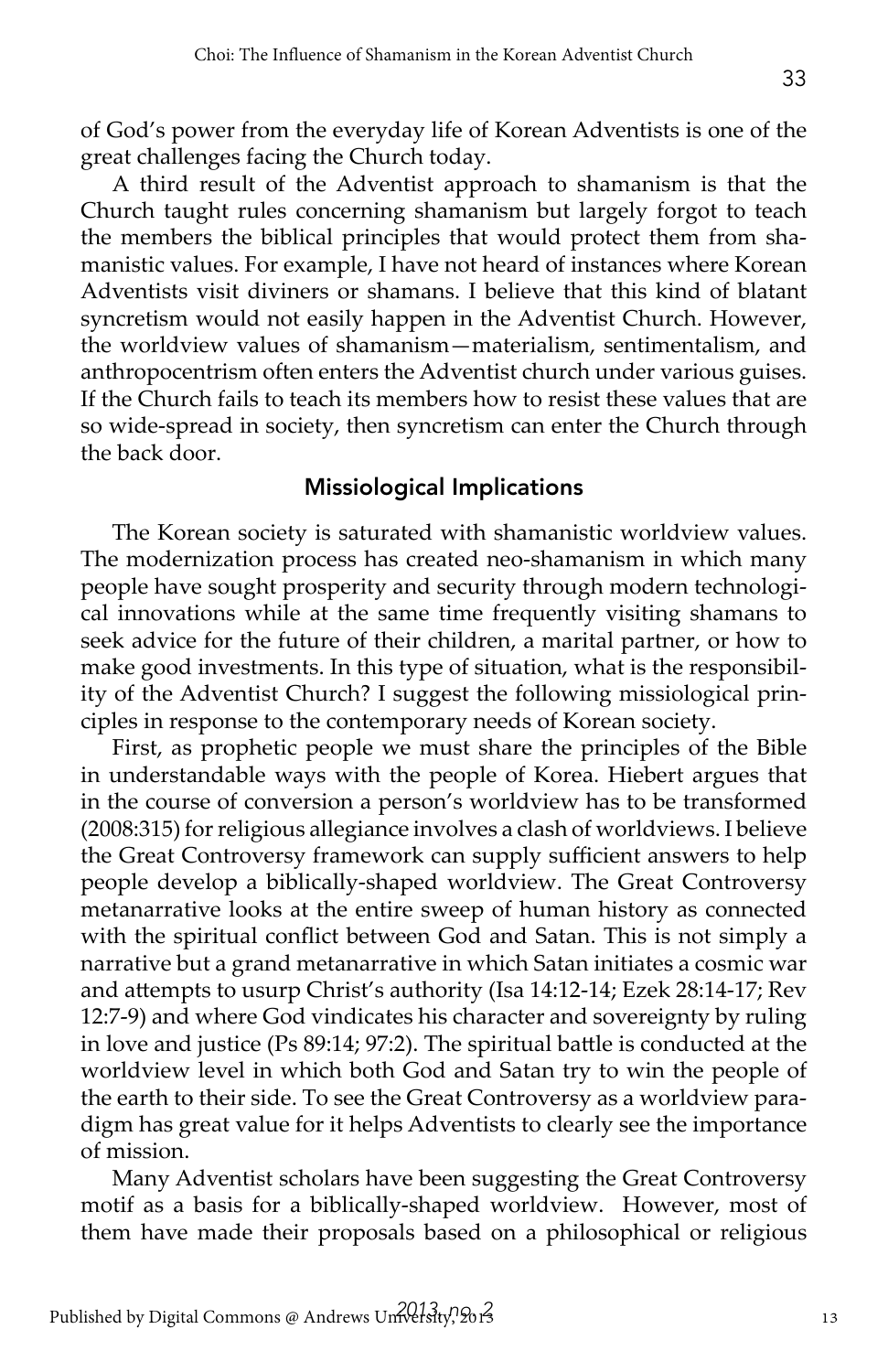approach. As a result, their largely cognitive understanding has a hard time responding to other aspects of culture such as the affective and evaluative aspects. Therefore, the Great Controversy motif needs to be worked on to also satisfy the cultural needs in mission fields like Korea. The main reason for developing a biblically-shaped worldview is to prepare Christians so they can engage in spiritual battles in every aspect of life. I believe that the Great Controversy metanarrative sufficiently provides answers in the cognitive, affective, and evaluative aspects of life. Therefore, the effort to define the Great Controversy motif in the affective and evaluative areas of life will go a long way towards successfully dealing with the Korean worldview that has been impacted by shamanism. Once a sound understanding of the principles and values of the Bible are understood, then the Christian witness can successfully be involved in the work of transforming the Korean Shamanistic worldview.

Second, the Adventist Church in Korea could benefit from using the critical contextualization process to deal with Korean cultural elements. The Korean Adventist Church has often erred on the side of under-contextualization by adopting foreign (American) cultural expressions of the gospel rather than doing the hard work of contextualizing the gospel for themselves (Bauer 2007:253). The Korean Adventists have too often ignored the cultural context where they are living and connecting with others. It seems that too much energy is being consumed in maintaining a separatist identity rather than engaging secular people. Although many people have responded to the Adventist message over the decades, their responses were mostly cognitive transitions in the area of doctrines such as whether a soul is immortal or mortal or whether one should worship on Sunday or Sabbath.

The gospel has to be packaged and delivered in culturally understandable ways before it can develop roots in the soil of a country. Just as various kinds of plants in the garden grow in different types of soil, need a variety of climates, grow at different altitudes and in different environments, so too does the Adventist message needs to be contextualized to each cultural situation. The shamanistic soil of Korea has to be considered when planting churches in the Korean context. The critical contextualization process is neither easy nor simple. However, one successful example could encourage other congregations to also undertake the challenge of presenting the gospel in understandable ways. Through this procedure the Korean Adventist Church could become a culturally indigenous church that is true to biblical teaching yet culturally relevant. All this must be done to prevent the twin dangers of syncretism and secularization.

Third, a recovery of holistic spirituality is necessary if the Church is to successfully engage powerful shamanistic cultures. The world of the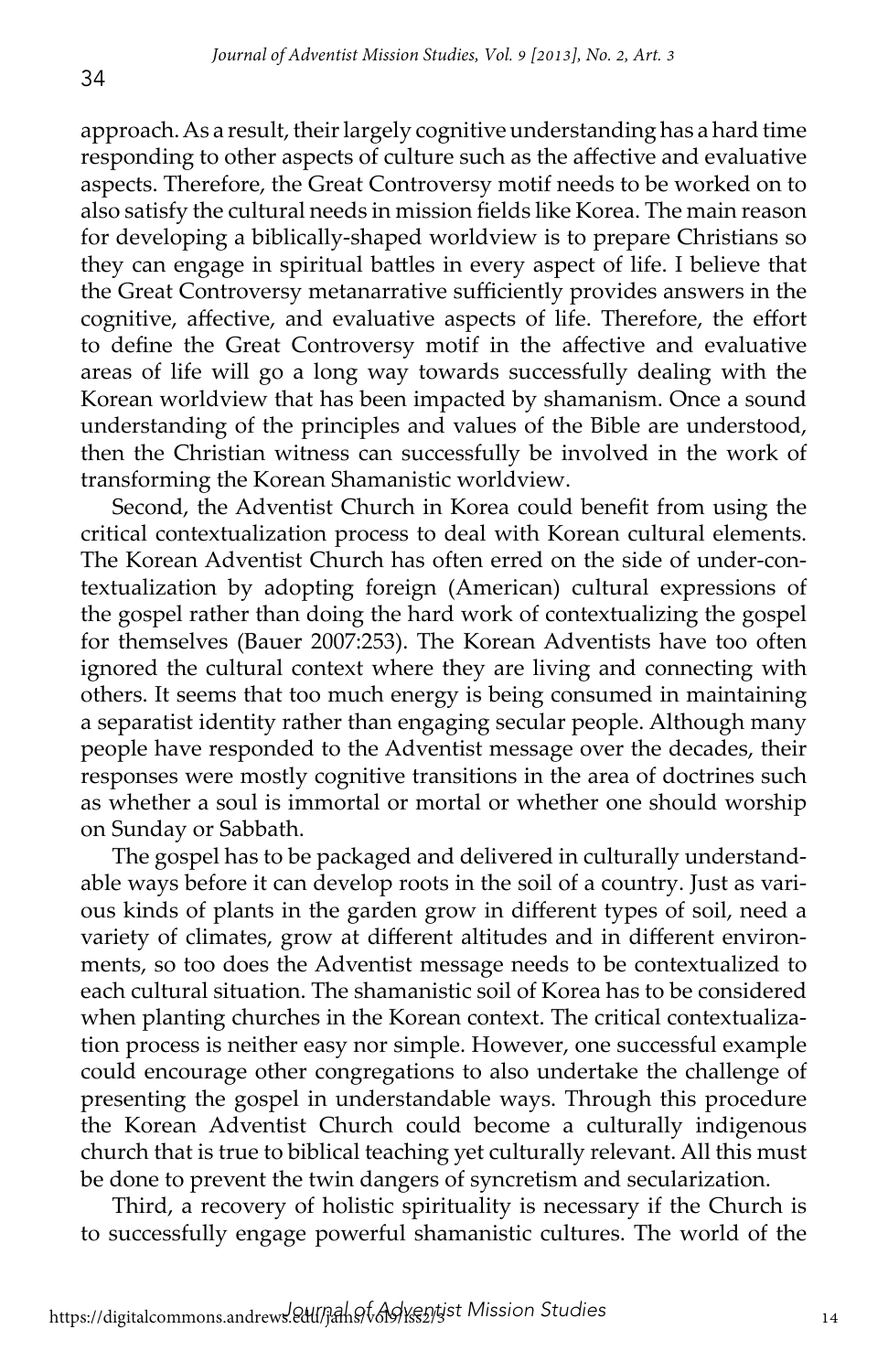spirits is real and it is powerful to the point that it often induces people to live in fear. As mentioned above, the Korean Adventist Church has paid little attention to shamanism and has developed a largely cognitive approach to faith. However, Satan is working in people's evaluative and affective dimensions to steal their heart.

According to the Bible, a faith that is not holistic is not true biblical faith. Moreover, "our struggle is not against flesh and blood, but against the rulers, against the authorities, against the powers of this dark world and against the spiritual forces of evil in the heavenly realms" (Eph 6:12, NIV). In order to take our stand against the devil's schemes, the Apostle Paul urges us to put on the full armor of God which implies a holistic spirituality—including cognitive elements (the belt of truth, Eph 6:14), affective elements (with your feet fitted with the readiness that comes from the gospel of peace, Eph 6:15), and evaluative elements (take up the shield of faith, with which you can extinguish all the flaming arrows of the evil one, Eph 6:16). Then Paul commands God's people to "take the helmet of salvation and the sword of the Spirit [emphasis added], which is the word of God" (Eph 6:17). However, the last request is "to pray in the Spirit" (Eph 6:18) for all the saints. This shows that prayer is more important than the quality or quantity of a church's programs, and that prayer should be focused on people and relationships. While shamanistic sentimentalism is not biblical, Christians are to be people who live their spirituality in three dimensions—the cognitive, the affective, and the evaluative. If this is realized, they will impact their cultures holistically.

#### Conclusion

Shamanism is an enemy that the Church can never cease to fight because it has been present on earth from the very beginning (Rev 12:9). Because of this long-standing battle between shamanism (Satan and his angels) and Christianity, some Christians have lowered their guard and become confused as to whether or not shamanism is an enemy or a friend. One thing is certain—people who are affected by shamanism are to be our friends and they need Christ. If Adventists are going to be successful in reaching out to the general population in Korea they must study and consider their belief system—their worldview—to find points of contact. This is an area where Korean Adventists have often ignored their country's history and culture. They have preached the Three Angels' Messages in the same way those messages are preached in North America. While recognizing that Christians must remain separate in their identity from the world and the influences of a shamanistic worldview, I believe Adventists have failed to find the cultural contact points and have too often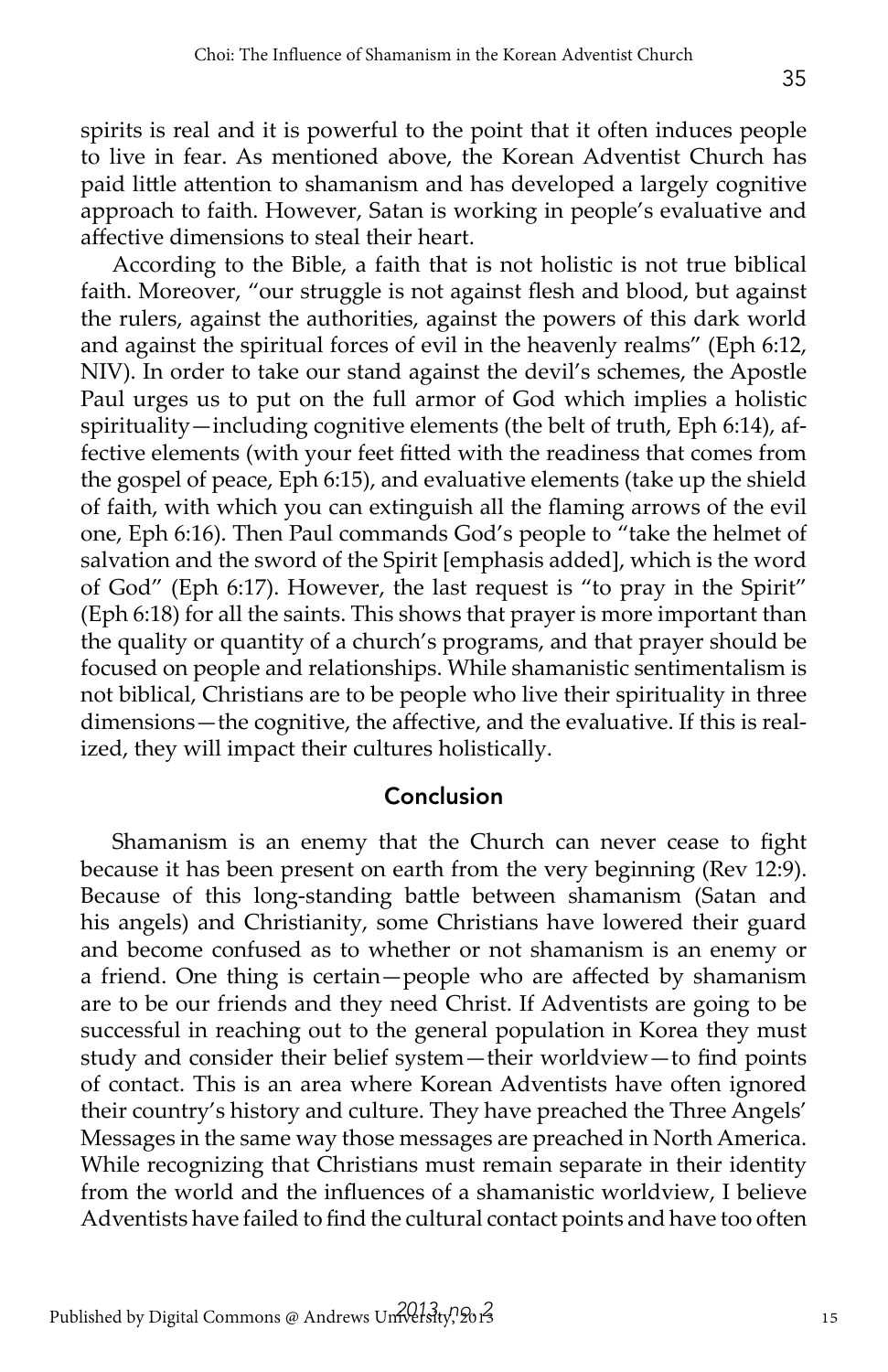lived isolated from society. It is my hope that the Seventh-day Adventist Church can overcome the challenges of a shamanistic worldview and can present the principles of a biblically shaped worldview in ways that are easily understood by Korean people.

### **Notes**

Norman M. Gulley is the one who sees the Great Controversy as having a worldview dimension. He depicts the Great Controversy in terms of the centrality of Christ and he recognizes that all fundamental beliefs are not merely placed in Scripture to give knowledge, but to provide practical help in discerning the contours of the principles that shape the biblical worldviews. He suggests that all the fundamental beliefs should be rearranged by the order of the Great Controversy (1996:89). Richard M. Davidson also sees the Great Controversy and the Sanctuary as "the dual foci of the grand metanarrative of Scripture" which has relevance in presenting the gospel to postmodern and non-literate societies (2000:102, 103, 105, 119). Humberto M. Rasi also presents the Great Controversy as a metanarrative which explains all the issues of God's salvation history (1999:68). Larry L. Lichtenwalter reads the book of Revelation from the perspective of a worldview conflict drawing his ideas from David K. Naugle's book, *Worldview: The History of a Concept*. However, he mentions that his argument concerning worldview conflict is based on a moral spiritual frame rather than on an anthropological definition of worldview (2010:220).

#### Works Cited

- Anti-Superstition Movement. http://en.wikipedia.org/wiki/Anti-Superstition \_Movement (accessed 19 June 2013).
- Bauer, Bruce L. 2007. Avoiding Comfortable Syncretism by Doing Critical Contextualization. In *Adventist Responses to Cross-Cultural Mission,*  2:245-262. Berrien Springs, MI: Department of World Mission, Andrews University.
- Baumgartner, Erich W. 2006. Syncretism. In *Adventist Responses to Cross-Cultural Mission*, ed. Bruce L. Bauer, 1:205-218. Berrien Springs, MI: Department of World Missions, Andrews University.
- Berman, Michael. 2007. *The Nature of Shamanism and the Shamanistic Story.* Newcastle, UK: Cambridge Scholars Publishing.
- Chang, Tai Hyun. 1988. A Study of the Spirituality of Korean Christians: Focused on the Holy Spirit Movement and Shamanism. DMin dissertation, Claremont School of Theology.
- Choe, Sang-hun. 2007. Shamanism Enjoys Revival in Techno-Savvy South Korea, *New York Times,* July 7, 2007. http://www.nytimes.com/2007/07/07/world /asia/07korea.html?pagewanted=all&\_r=0 (accessed 19 June 2013).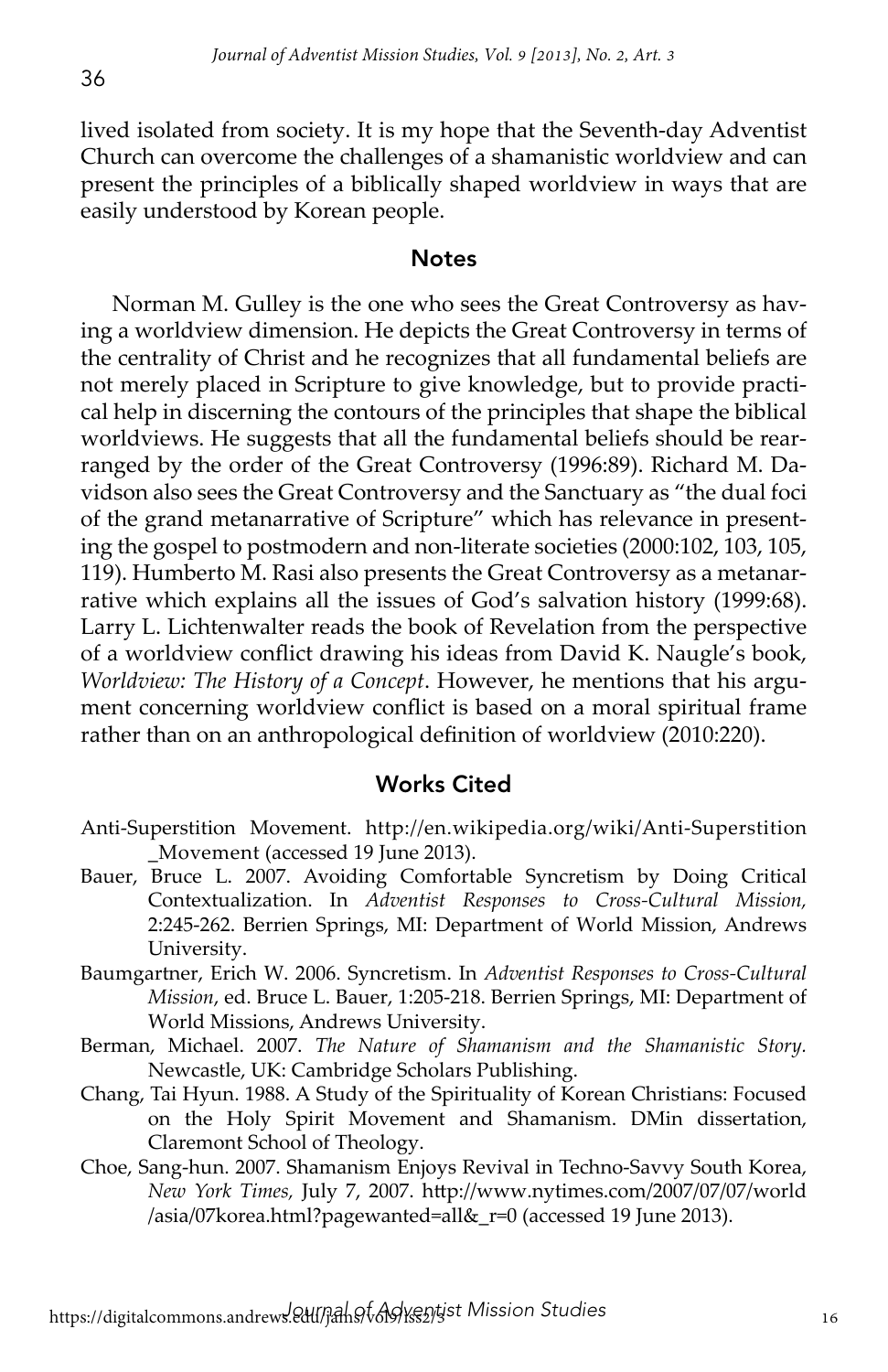- Conn, Harvie M. 2000. Culture. *Evangelical Dictionary of World Mission.* Edited by A. Scott Moreau. Grand Rapids, MI; Baker Book House. 252-255.
- Davidson, Richard M. 2000. Cosmic Metanarrative for the Coming Millennium. *Journal of the Adventist Theological Society* 11, nos.1 and 2:102-109.
- Gulley, Norman R. 1996. The Cosmic Controversy: World View for Theology and Life. *Journal of the Adventist Theological Society* 7, no. 2:82-124.
- Guttschuss, Heidi. 2011. A Case Study of Worldview Transformation. In *A Man of Passionate Relection: A Festschrift Honoring Jerald Whitehouse,* ed. Bruce L. Bauer, 315-333. Berrien Springs, MI: Department of World Mission, Andrews University.
- Hiebert, G. Paul. 1985. *Anthropological Insights for Missionaries*. Grand Rapids, MI: Baker Book House.

\_\_\_\_\_\_\_\_. 2008. *Transforming Worldview: An Anthropological Understanding of How People Change*. Grand Rapids, MI: Baker Academic.

\_\_\_\_\_\_\_\_. 2009. The Flaw of the Excluded Middle. In *Perspectives on the World Christian Movement: A Reader*, ed. Ralph D. Winter and Steven C. Hawthorne, 407-414. Pasadena, CA: William Carey Library.

- Hiebert, G. Paul, R. Daniel Shaw, and Tite Tiénou. 1999. *Understanding Folk Religion*. Grand Rapids, MI: Baker Books.
- Jang, Byungho. 2012. A Study on the Consciousness Survey of Korean Adventist Pastors on Church Revival and Reformation. *Asia-Africa Journal of Mission & Ministry* 5:171-204.
- Kim, Andrew Eungi. 2000a. Christianity, Shamanism, and Modernization in South Korea. *Cross Current* 50, nos.1/2 (Spring/Summer): 112-119.
- Kim, Andrew Eungi. 2000b. Korean Religious Culture and its Affinity to Christianity: The Rise of Protestant Christianity in South Korea. *Sociology of Religion* 61, no. 2:117-133.
- Kim, Byong-suh. 2006. Modernization and Korean Protestant Religiosity. In *Christianity in Korea,* ed. Robert E. Buswell Jr. and Timothy S. Lee, 309-329. Honolulu, HI: University of Hawaii Press.
- Kraft, Charles H. 2009. Culture, Worldview and Contextualization. In *Perspectives on the World Christian Movement: A Reader,* edited by Ralph D. Winter and Steven C. Hawthorn, 400-406. Pasadena, CA: William Carey Library.

Lee, Cheol Jae. 2004. A Strategy to Overcome the Appeal of Shamanism in Korean Christianity: Insights of Faith among Korean Adventists. DMin dissertation, Sahmyook University.

Lichtenwalter, Larry L. 2010. Worldview Transformation and Mission: Narrative, Theology, and Ritual in John's Apocalypse. *Journal of the Adventist Theological Society* 21, nos.1-2:211-244.

- Love, Rick. 2000. *Muslims, Magic and the Kingdom of God.* Pasadena, CA: William Carey Library.
- Ludowici, Thomas Hunter. 1974. William R. Smith: Pioneer Missionary to Korea. Term Paper for CH 570 History of the Seventh-day Adventist Church. Andrews University, Berrien Springs, MI.